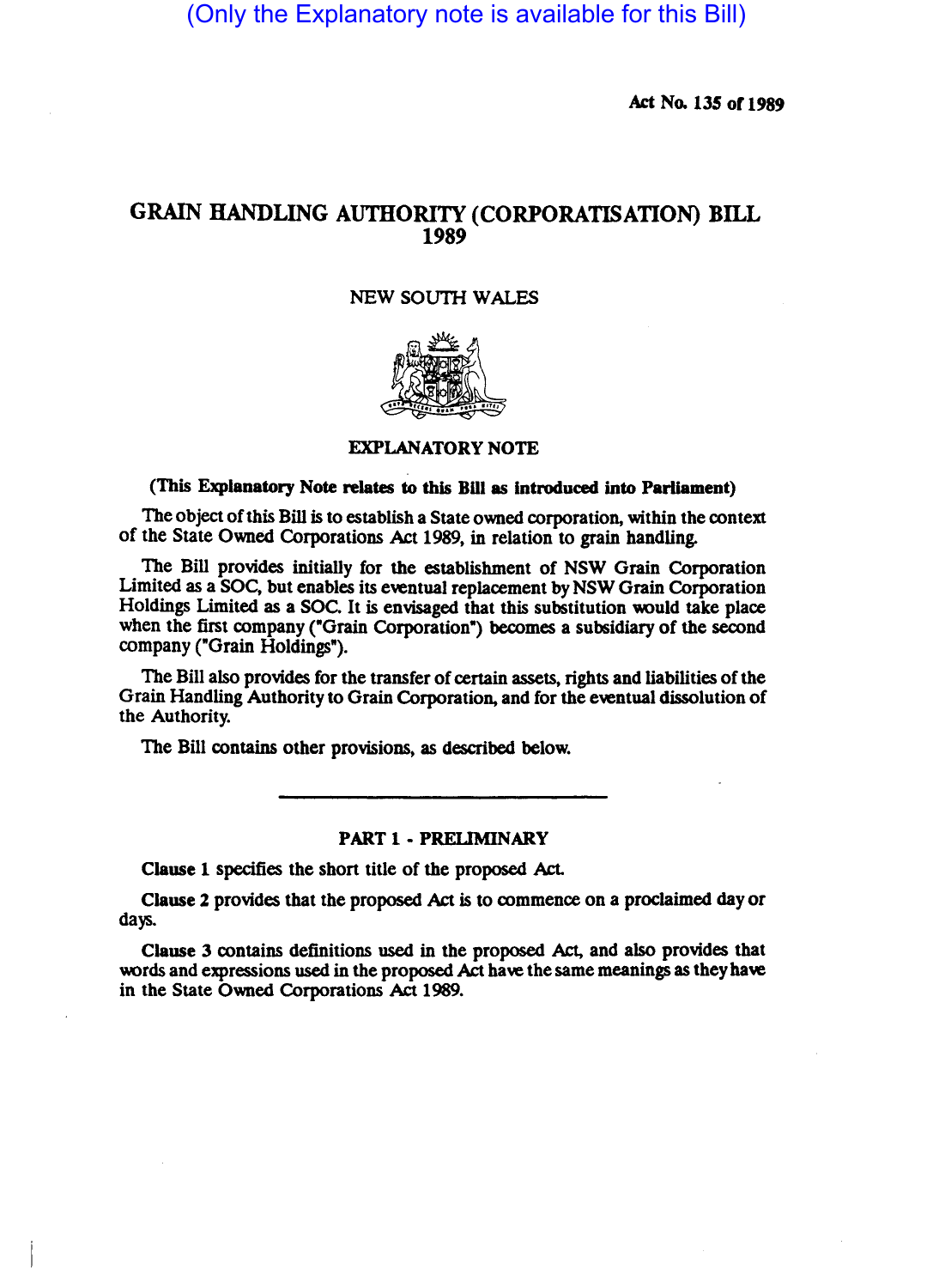## PART 2 • ESTABUSHMENT OF STATE OWNED CORPORATION

Clause 4 provides for the insenion of the name of Grain Corporation in Schedule 1 to the State Owned Corporations Act 1989. This action is contemplated by the State Owned Corporations Act, and has the effect of making Grain Corporation a SOc.

Clause *S* provides for the later substitution of the name of Grain Holdings for that of Grain Corporation in the State Owned Corporations Act. As mentioned above, this action would take place when Grain Corporation becomes a subsidiary of Grain Holdings.

#### PART 3 - TRANSFER OF ASSETS, RIGHTS AND LIABILITIES

Clause 6 empowers the Minister to direct the transfer of the business undertaking of the Grain Handling Authority to Grain Corporation. On the direction taking effect, the assets of the Authority vest in Grain Corporation and the rights and liabilities of the Authority become those of Grain Corporation.

Clause 7 empowers the Minister to direct that assets, rights and liabilities be excluded from the business undertaking transferred to Grain Corporation, and these are instead transferred to another person nominated by the Minister on behalf of the Crown.

Clause 8' empowers the Minister to direct the transfer of other assets, rights and liabilities belonging to the State and used by the Grain Handling Authority. Such a transfer is to be made to Grain Corporation, Grain Holdings or a subsidiary of either.

Clause 9 provides that the Grain Handling Authority is subject to the control and direction of the Minister for the purposes of the transfers mentioned above.

#### PART 4 - DISSOLUTION OF AUTHORITY

Clause 10 provides for the dissolution of the Grain Handling Authority.

Clause 11 provides that members of the Grain Handling Authority cease to hold office on its dissolution. Compensation is payable under Pan 8 of the Public Sector Management Act 1988 to a person so affected, unless the person is appointed to the service of Grain Corporation, Grain Holdings or a subsidiary of either.

Clause 12 repeals the Grain Handling Act 1954 and all regulations in force under that Act.

#### PART *S·* MISCELLANEOUS

Clause 13 establishes a Grain Handling Ministerial Corporation for the purpose of being a repository of assets, rights and liabilities of the Grain Handling Authority that are not transferred to Grain Corporation, Grain Holdings or a subsidiary of either.

Clause 14 facilitates the process by which Grain Corporation can become a subsidiary of Grain Holdings.